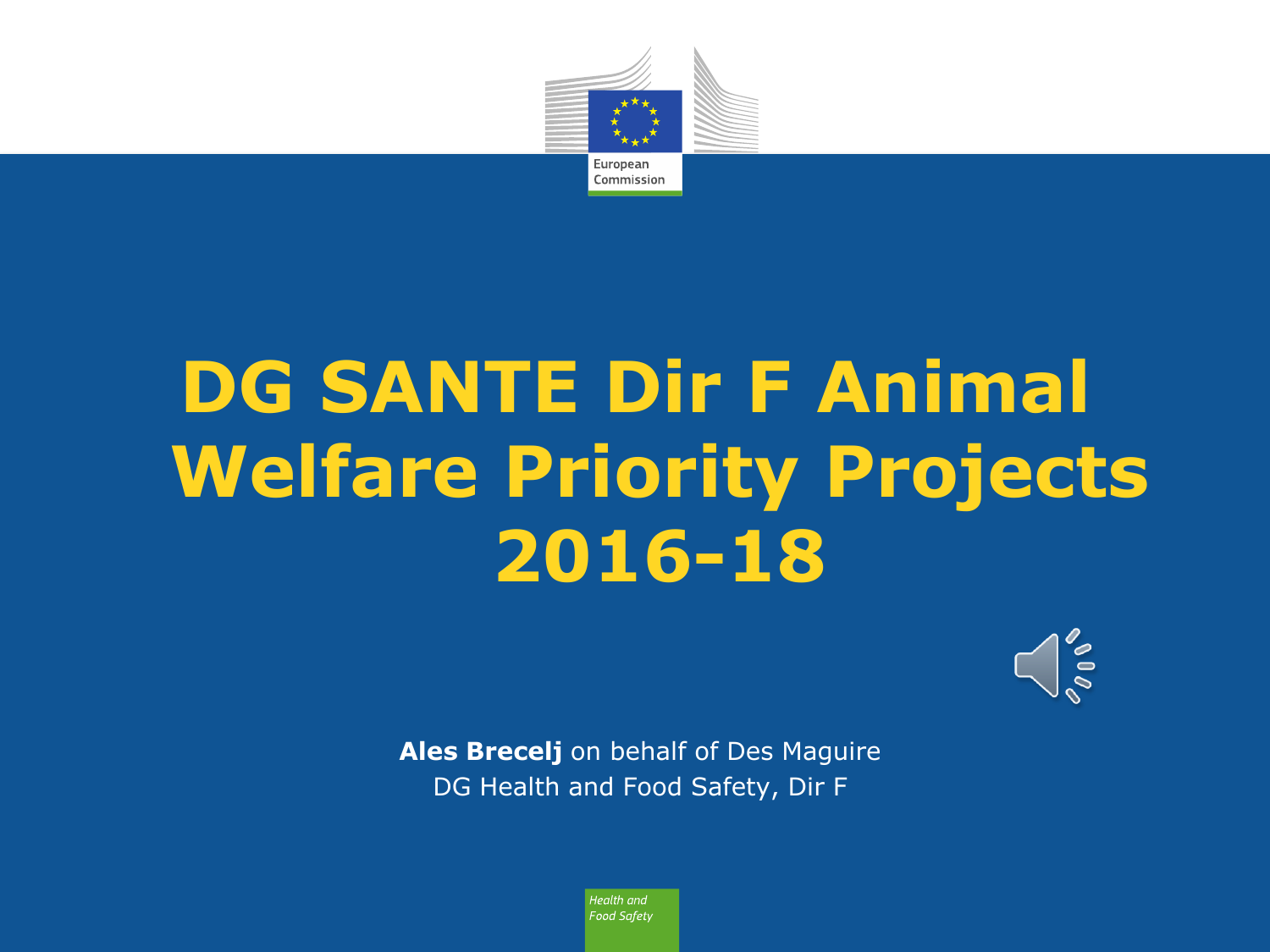

# **Health and Food Audits and Analysis Programme 2017**

- Two main animal welfare projects
- **1. Animal welfare during export to non-EU countries**
- **2. Reducing the systematic tail docking of piglets**
- **Overview Report & BTSF on animal welfare on Dairy Farms**



DG Health and **Food Safety** 

> **Health and Food Audits and Analysis**

Health and Food Safety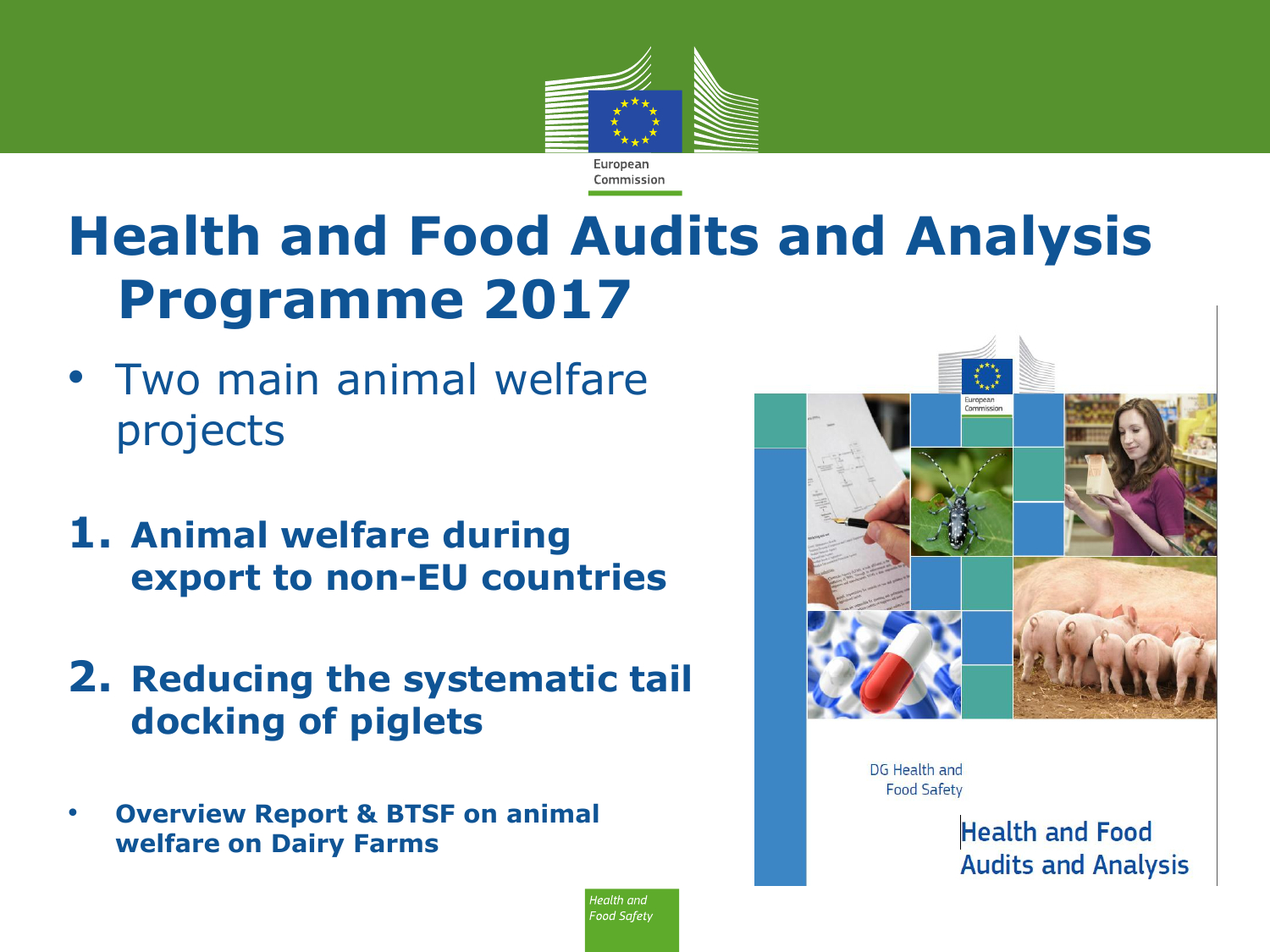

#### **Animal welfare during export to non-EU countries**

#### **Objective**

#### **To reduce animal suffering during long distance transport to non EU countries**

**decreasing the time that animals spend awaiting export at external EU borders**

**decreasing the number of livestock consignments rejected by non-EU countries**

**increasing compliance with Regulation (EC) No 1/2005 regarding journey times and transport conditions (water, feed, resting times, temp)**



Health and Food Safety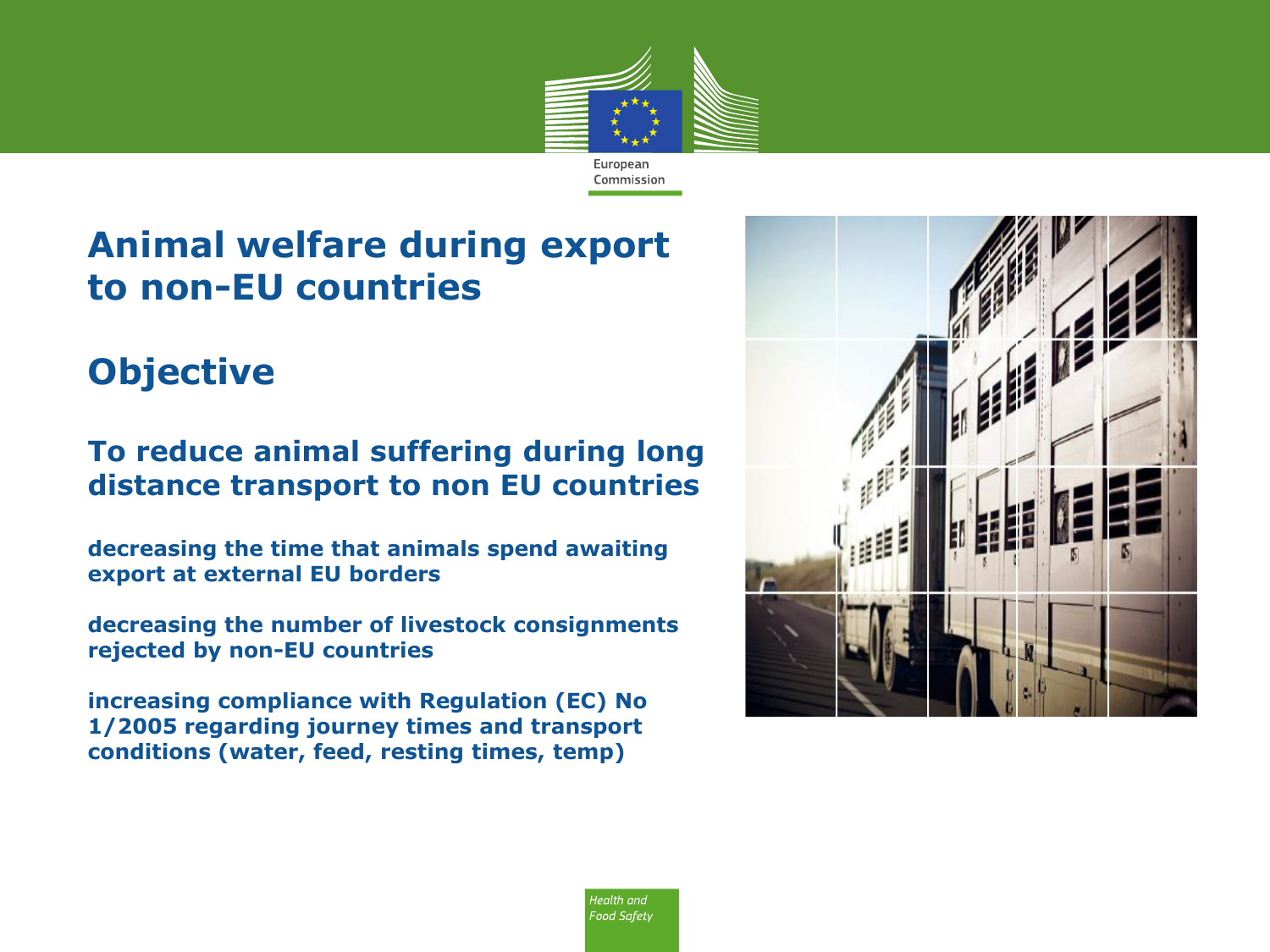

Health and Food Safety

#### **Animal welfare during export to non-EU countries**

#### **Project Summary**

**Improving: official controls at departure points, communication within and between MS CA and with non-EU authorities (mainly TR)** 

> **risk-based official checks on live animals for export**

**Using the network of contact points for animal transport** 

**Drafting a network Document on controls at departure.**

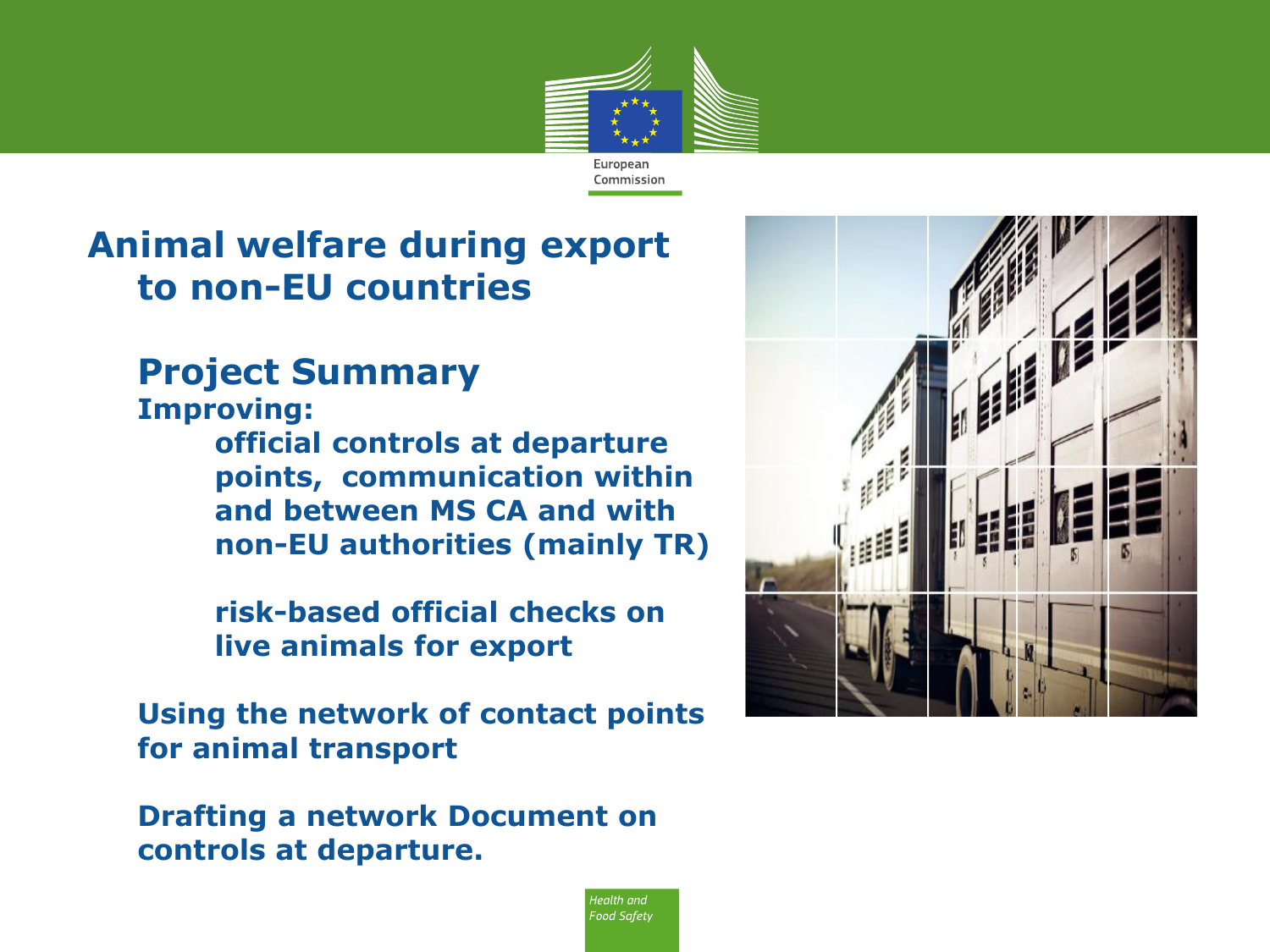

*Transport Audits 2017/18*

- *7 audits 2017*
- *CZ, FR, DE,HU, NL,PL, fact finding to BG, TR*

*Sharing Information*

- *Good Practice on CIRCABC*
- *Overview Report 2018*
- *BTSF Dir F 2018*

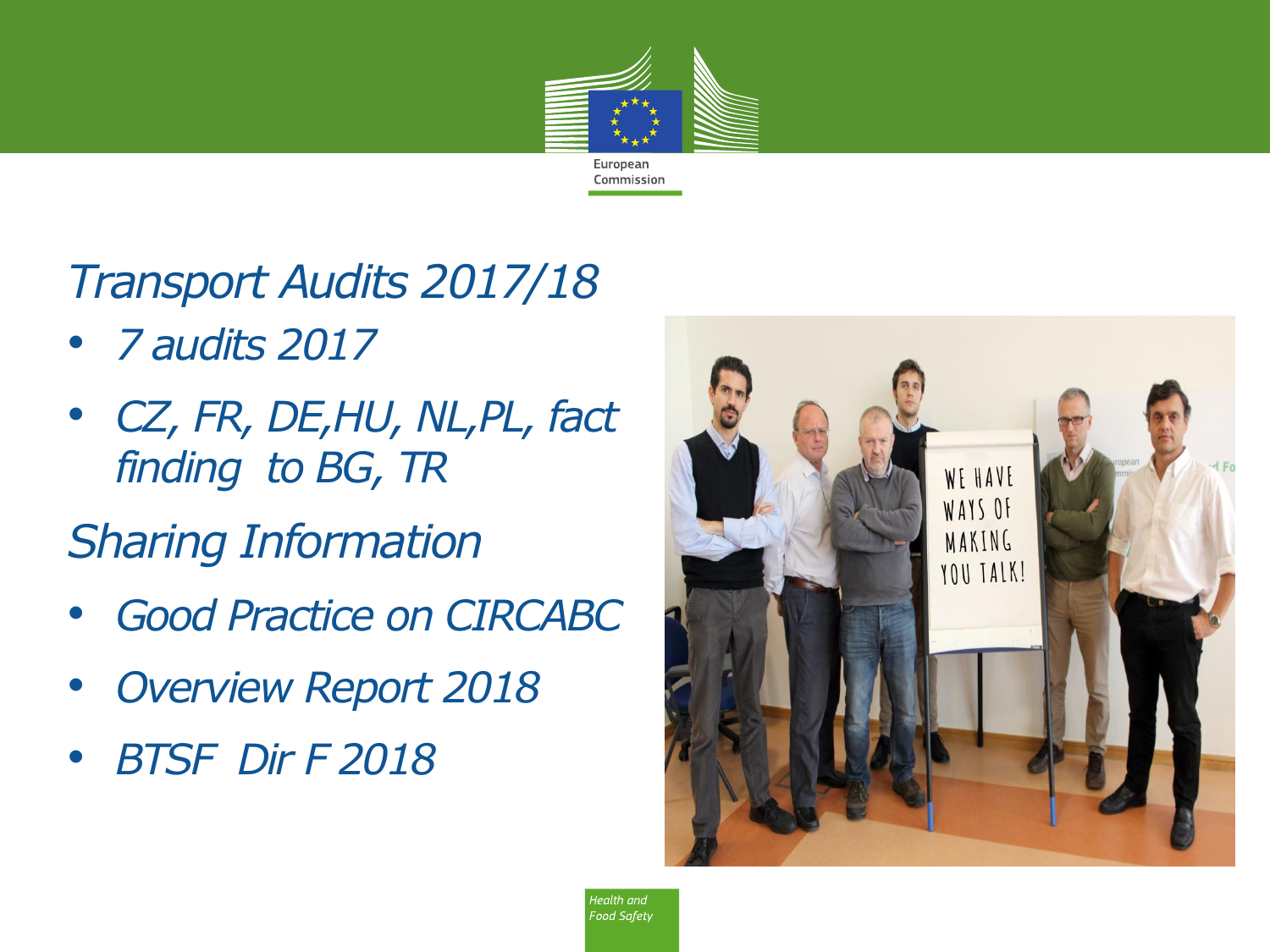

#### **Reducing the systematic tail docking of piglets**

#### **Objective**

**To reduce animal suffering during the rearing of piglets by improving the application of Council Directive 2008/120/EC over a three year period.** 

**The project focusses specifically on the rules pertaining to the avoidance of routine tail docking of piglets and the provision of manipulable material.**

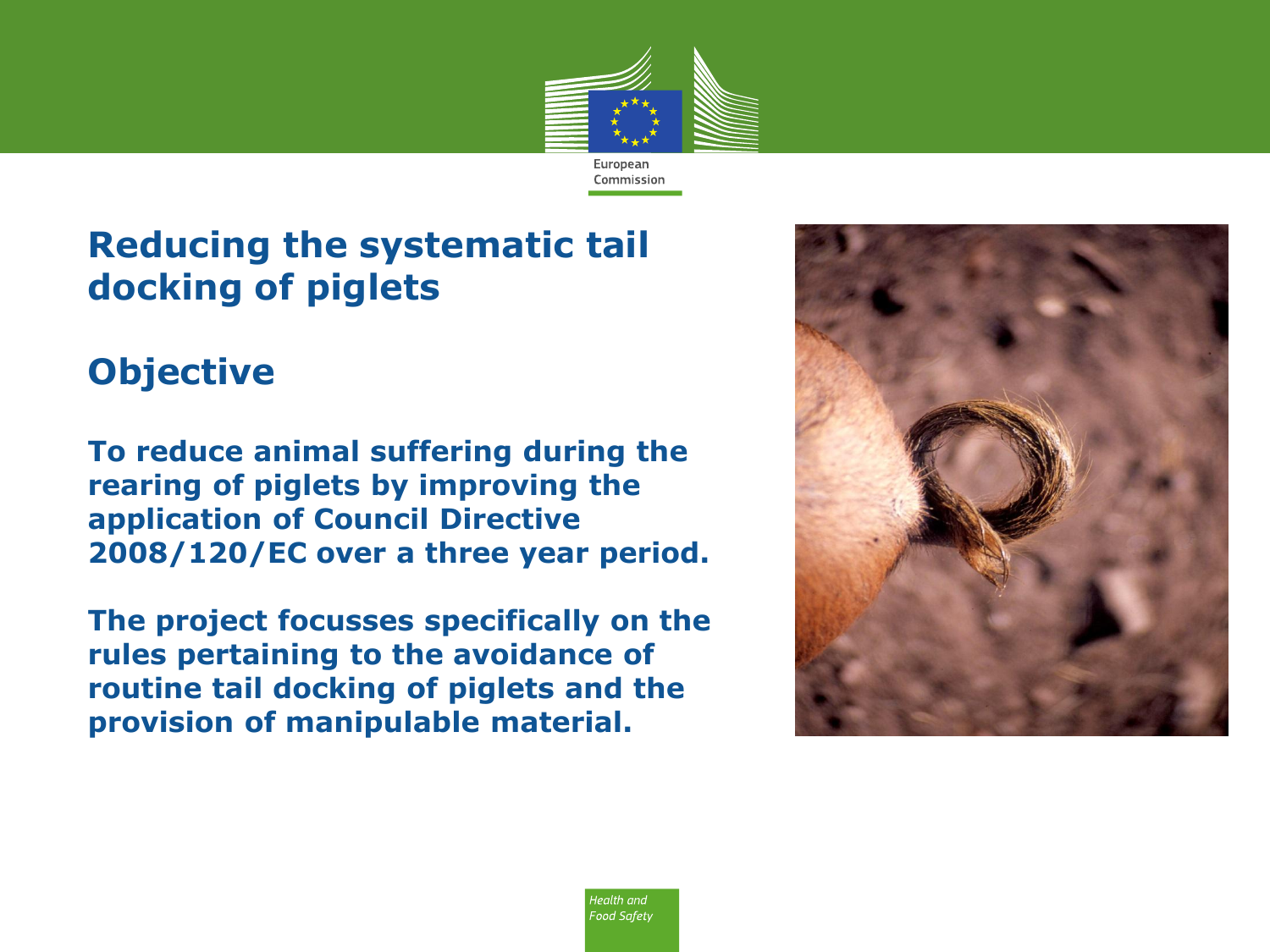

Food Safety

#### **Reducing the systematic tail docking of piglets**

#### **Project Summary**

**Improving management practices on pig farms which impact on animal welfare,** 

**Providing support to national authorities to assess the current situation in pig farms**

**Improving communication within and between stakeholders, including farmers and private veterinarians**

**Meetings, both political and technical, targeted audits and a specialised group to support Member States in implementing the relevant legislation.**Health and

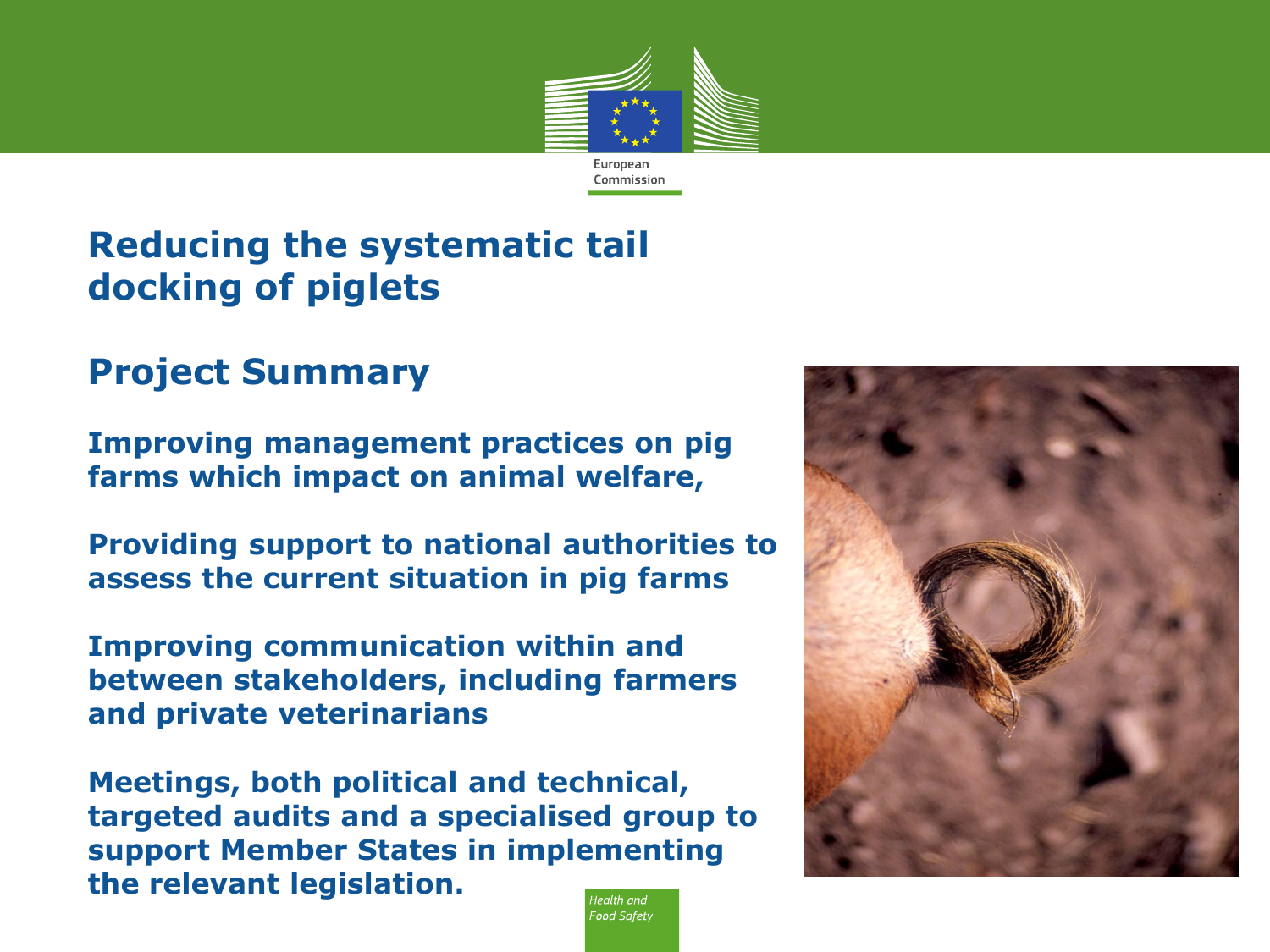

# *Pig audits 2016/7/8*

- *3 study missions 2016*
- *4? audits 2017 NL,ES,DE,DK*
- *4? Missions 2018*

# *Sharing Information*

- *Overview Report /Webinar 2016*
- *Good Practice on CIRCABC*
- *Communication Activities*

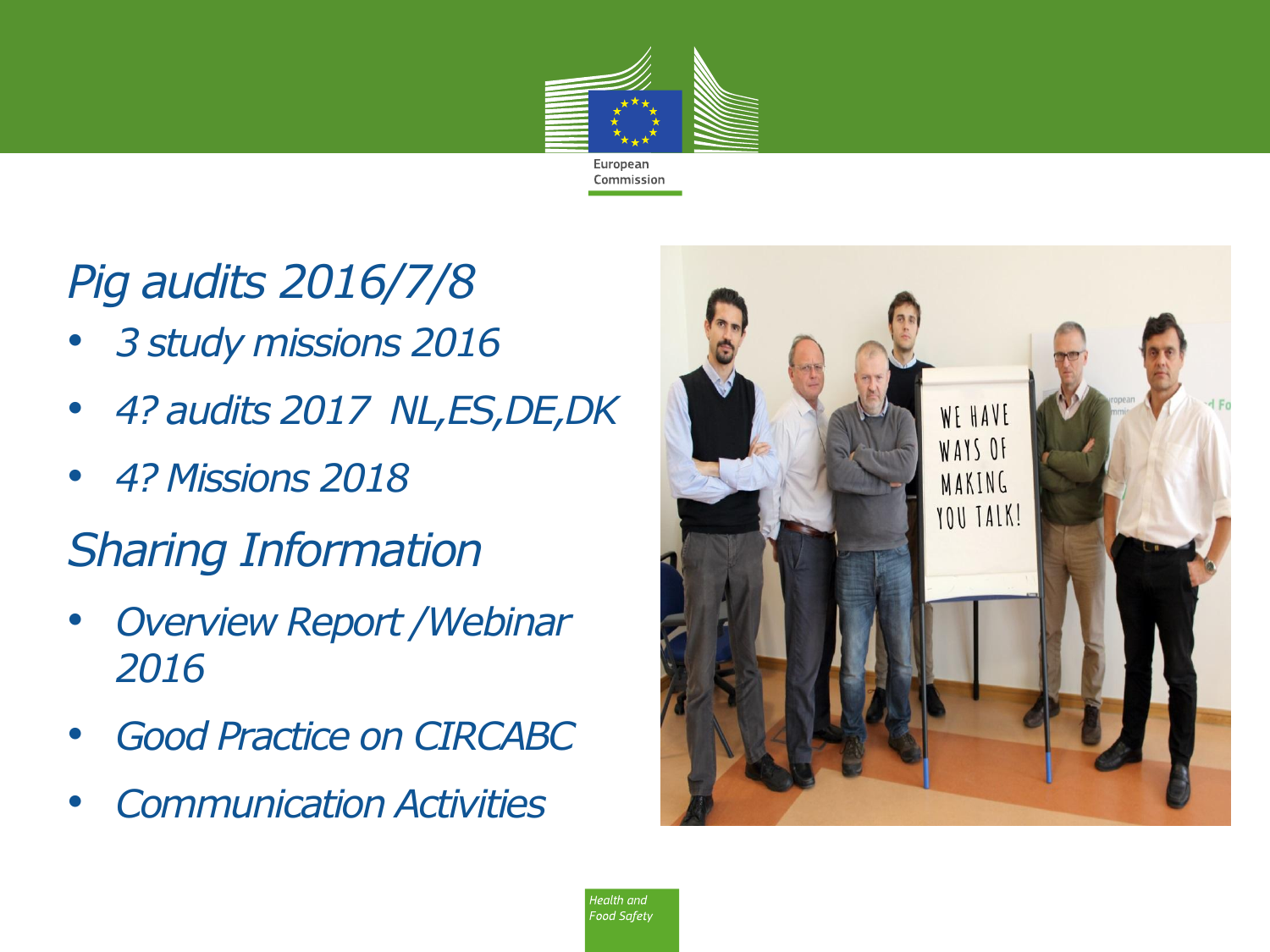

## **Additional Information on Reducing Tail Docking of Pigs**

Commission



Reducing Tail Docking of Pigs Open Access CIRCABC site:

**[https://circabc.europa.eu/w/browse/ebdc9369-a210-4b17-aabf](https://circabc.europa.eu/w/browse/ebdc9369-a210-4b17-aabf-e82e71a0c7ae)[e82e71a0c7ae](https://circabc.europa.eu/w/browse/ebdc9369-a210-4b17-aabf-e82e71a0c7ae)**

Reducing Tail Docking of Pigs DG SANTE Meeting 4-6 Oct 2016 Webinar: **[http://ec.europa.eu/dgs/health\\_food](http://ec.europa.eu/dgs/health_food-safety/information_sources/events/20161004_tail-docking_en.htm)[safety/information\\_sources/events/20161004\\_tail-docking\\_en.htm](http://ec.europa.eu/dgs/health_food-safety/information_sources/events/20161004_tail-docking_en.htm)**

EU Farewell Dock [\(http://farewelldock.eu/](http://farewelldock.eu/) )